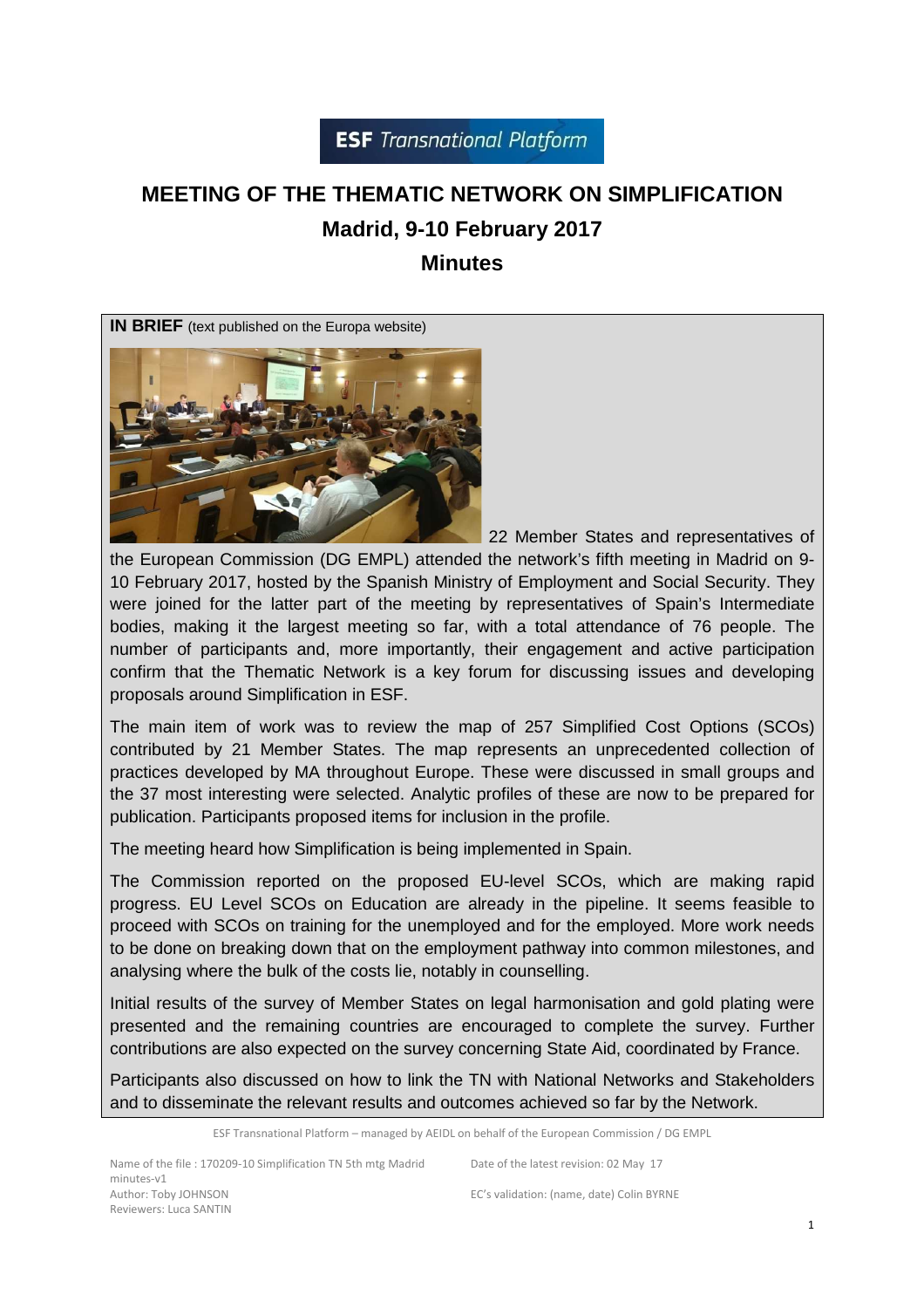**SHARED FILE REPOSITORY: (Google Drive)** 

**https://drive.google.com/open?id=0B6vn2n4LHrcKSzRtLU1SRDVOQjA**

## **ACTION POINTS**



• send the **expenses claim form** Paris-expenseform with the original invoices and boarding passes/tickets to ESF Transnational Platform – AEIDL, 260 Chaussée Saint-Pierre, 1040 Bruxelles BELGIUM (contact point: Aleksandra KOWALSKA (ako@aeidl.eu). ₩₫

Reimbursement rules: Reimbursements  $2Feb16.$ do $x$ 

- **EU Level SCOs:** remaining Member States send it the templates on Data Available as soon as possible
- **Legal harmonisation and gold plating:** remaining Member States send in template
- **State aid:** return survey (to FR) by May 2.
- **SCO Practices:** Member States submit the case study reports on the selected practices by May 10 (CZ prepares a sample template)

## **NEXT MEETING:**

In The Hague on 8-9 June 2017, hosted by the Dutch Ministry of Social Affairs and Employment.

Agenda and participants:



## **(DAY 1)**

## **1. WELCOME BY THE HOST MEMBER STATE**

**Mrs. Ruiz Castillo** stood in for Ángel Maria García Frontelo, Head of the ESF Authority for National and Regional OPs, Ministry of Employment and Social Security, Spain.

Simplification has become a priority for the 2014-20 programing period at both EU and national levels. It will reduce costs, allow us to focus on interpreting results, and give more

ESF Transnational Platform – managed by AEIDL on behalf of the European Commission / DG EMPL

Name of the file : 170209-10 Simplification TN 5th mtg Madrid minutes-v1 Author: Toby JOHNSON Reviewers: Luca SANTIN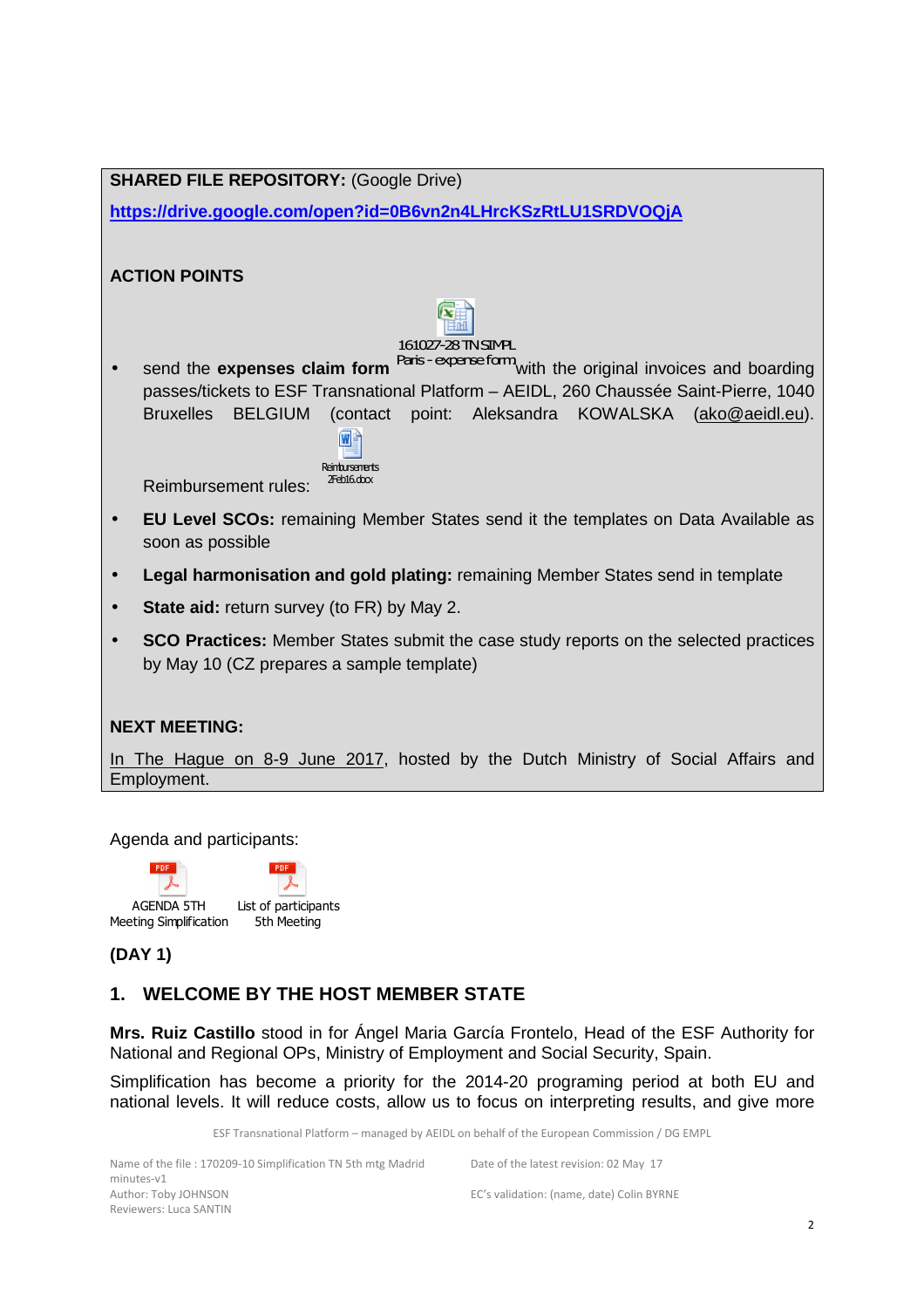legal certainty. To achieve simplification, all stakeholders need to work together, and exchange information so as to reach points of agreement. That is why we are here. I urge you to participate actively. Thanks are due to Belén Sanz and colleagues for organising the meeting.

## **2. AGENDA AND STATE OF PLAY**



**Luca Santin** presented apologies for absence from Louis Vervloet, Veerle Moens (Belgium Flanders) and Juraj Lucak (Slovakia) and introduced the agenda of the Meeting. He welcomed new members from Northern Ireland (MA), Portugal (stakeholder) and Poland (Region) as well as new representatives from MS. The network now involves 24 Member States and several regions.

# **SESSION I – MAP OF SCO PRACTICES**

## **3. SURVEY OF SCO PRACTICES**



I.1 CZ<br>Madrid Survey on SC

**Věra Palowská** (Ministry of Labour and Social Affairs, Czech Republic) presented the map of 257 SCO practices.

The new template agreed in Paris contains new sections for calculation method and data source. We have received 21 replies. A enormous amount of data is now available.

Almost all MSs are using flat rates or standard scales of unit costs (SSUCs), whereas lump sums are rare.

On calculation methods:

- Flat rates: are usually based on historical data (max. 25% of direct costs)
- SSUCs: very various methods are used: historical data, national statistics, market research and beneficiary accounts
- Lump sums: are based on are based on a draft budget or on analysis of historical data.

## **4. SELECTION OF INTERESTING SCO PRACTICES**



Luca had prepared a table showing 257 SCO practices sent in by 21 Member States. Participants divided into five groups to examine SCO practices from 4 or 5 countries each, and select the most interesting ones.

In principle two examples were to be chosen from each Member State; one proposed by that country itself, and one by the other members of the small group. To ensure a varied sample, groups were encouraged to select an Art. 14.1 or a lump sum.

## **Group reports back**

Belén welcomed the Spanish Intermediary Bodies to the meeting.

The groups reported their selections as follows:

ESF Transnational Platform – managed by AEIDL on behalf of the European Commission / DG EMPL

Name of the file : 170209-10 Simplification TN 5th mtg Madrid minutes-v1 Author: Toby JOHNSON Reviewers: Luca SANTIN

Date of the latest revision: 02 May 17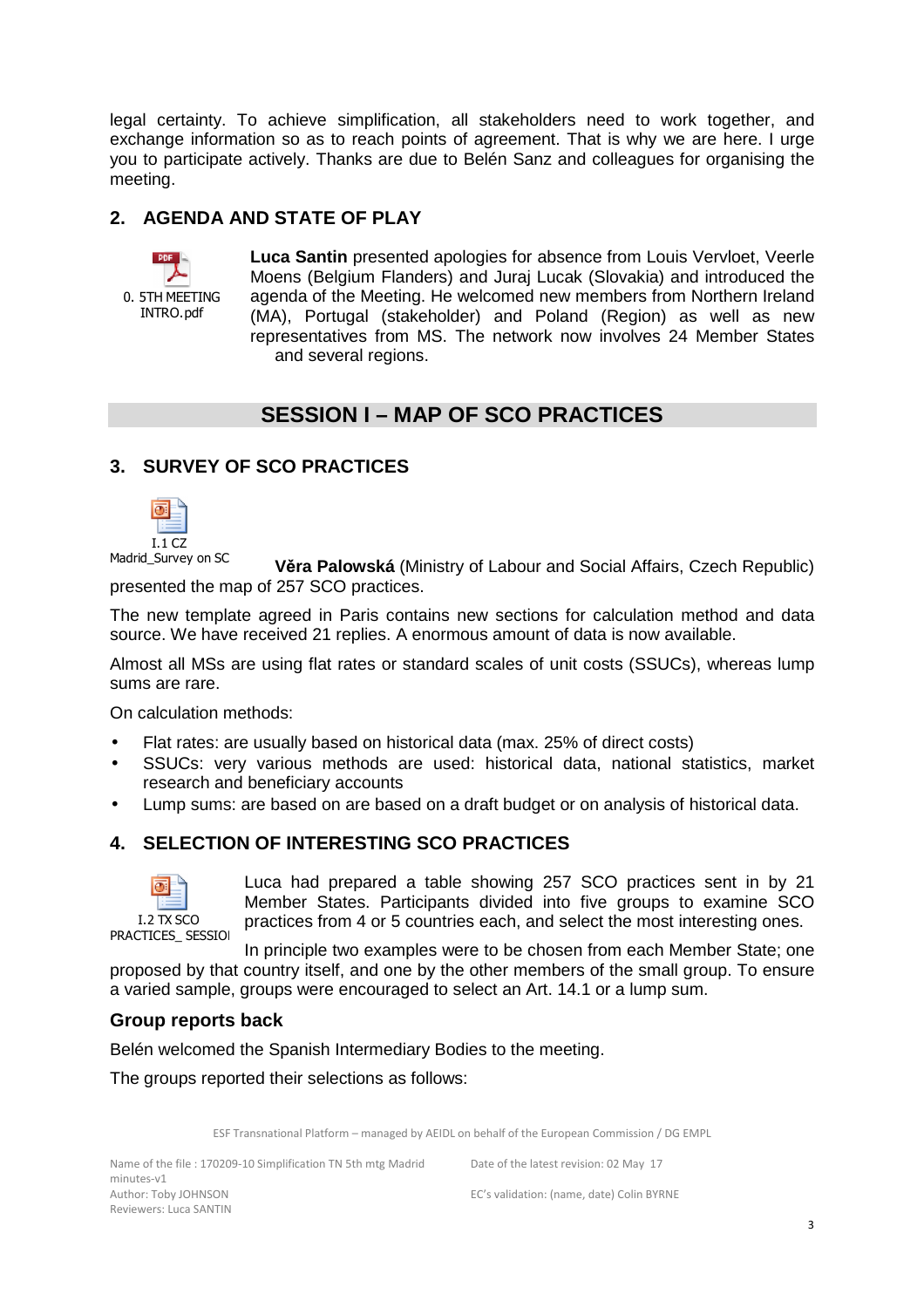| <b>MS</b>                                                                   | No.                    | <b>Description</b>                                                                                                                                                                                                       | <b>Why interesting</b>                                                                                                                                                       |  |  |
|-----------------------------------------------------------------------------|------------------------|--------------------------------------------------------------------------------------------------------------------------------------------------------------------------------------------------------------------------|------------------------------------------------------------------------------------------------------------------------------------------------------------------------------|--|--|
| Velázquez – FI, HR, LT, SE – Colin Byrne                                    |                        |                                                                                                                                                                                                                          |                                                                                                                                                                              |  |  |
| FI                                                                          | 3                      | Flat rate for indirect costs (17%<br><b>ESF / 24% ERDF)</b><br>Based on 2007-13 flat rate<br>approved by EC                                                                                                              | Approved last period and can be used in<br>this period if nothing has changed                                                                                                |  |  |
|                                                                             | $\overline{7}$         | Lump sum for small projects<br><€100k. Usually used for<br>preparatory phase of a larger<br>project, e.g. feasibility study.<br>Drawn up on basis of draft<br>budget and other objective<br>information from beneficiary | It's a lump sum<br>One-offs are hard to standardise<br>Use of draft budget                                                                                                   |  |  |
| <b>SE</b>                                                                   |                        | Hourly rate for salaries and<br>trainee allowances + 40%.<br>Covers 65% of Sweden's OP<br>priority axes 1 & 2.<br>There are nine hourly rates for<br>priority axis 1.                                                    | Because of the 40% rate SE decided to<br>combine real costs with an SCO for<br>indirect costs. EC therefore accepted<br>trainee allowances.<br>Pioneers in Art. 14(1).       |  |  |
| LT                                                                          | 47                     | Unit cost for higher education<br>staff                                                                                                                                                                                  | Based on Erasmus+ rates for higher<br>education, so can be applied<br>automatically                                                                                          |  |  |
|                                                                             | 46                     | Unit cost for vocational training                                                                                                                                                                                        | Best practice as paid on successful<br>completion, i.e. failure rate is taken into<br>account in the historical data<br>Proposed 14.1                                        |  |  |
| UK-ni                                                                       |                        | Unit cost: hourly rate for all R&D<br>staff                                                                                                                                                                              | A pioneer in hourly rates under ERDF<br>Based on historical data<br>Timesheet problem: beneficiaries have to<br>include certain minimum items of data in<br>their timesheets |  |  |
| HR.                                                                         |                        | Proposed unit cost for school<br>assistants: hourly rate + 40%                                                                                                                                                           | Based on historical data                                                                                                                                                     |  |  |
| Picasso – ES, FR-Nouvelle Aquitaine, HU, IT, [BEnI] – Carolina Ibañez Villa |                        |                                                                                                                                                                                                                          |                                                                                                                                                                              |  |  |
| ES                                                                          | 1<br>(and<br>2)        | flat rate for financing indirect<br>costs (Inclusión pathways;<br>Guidance actions, counselling;<br>social mediation services +<br>Training actions (courses)                                                            | Good combination of flat rate & SSUC                                                                                                                                         |  |  |
|                                                                             | 3 <sub>(to</sub><br>7) | Standard scale of unit costs -<br>hourly staff cost (teachers)                                                                                                                                                           |                                                                                                                                                                              |  |  |
| ΙT                                                                          | $\overline{7}$         | SSUC: Complex structure of DA                                                                                                                                                                                            | Based 100% on results                                                                                                                                                        |  |  |

ESF Transnational Platform – managed by AEIDL on behalf of the European Commission / DG EMPL

Name of the file : 170209-10 Simplification TN 5th mtg Madrid minutes-v1 Author: Toby JOHNSON Reviewers: Luca SANTIN

Date of the latest revision: 02 May 17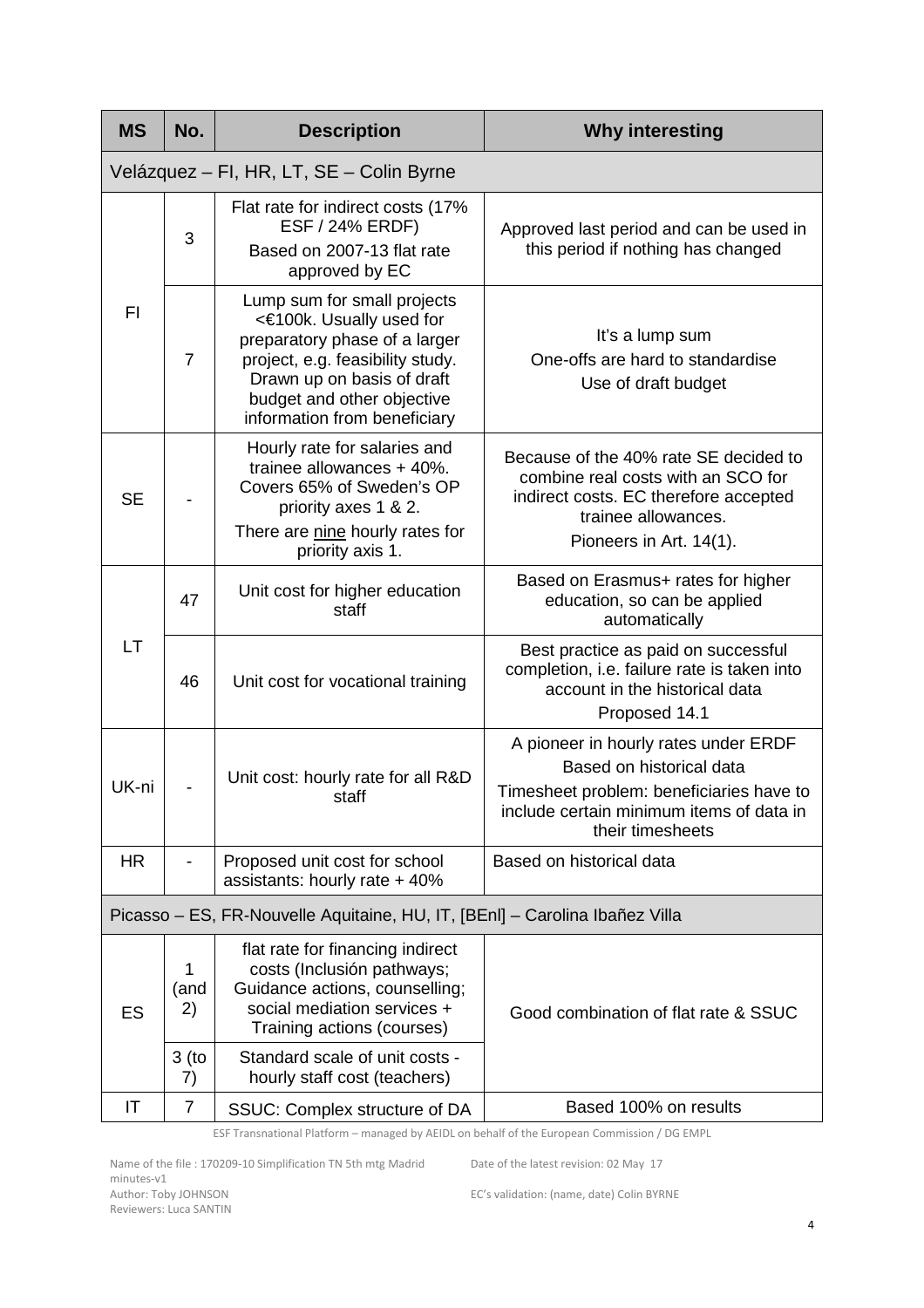|                                         |                | for integrated pathways, esp. job<br>coaching.                                                                                                                |                                                                                                                                                                                                                                                                                                                                                                           |  |
|-----------------------------------------|----------------|---------------------------------------------------------------------------------------------------------------------------------------------------------------|---------------------------------------------------------------------------------------------------------------------------------------------------------------------------------------------------------------------------------------------------------------------------------------------------------------------------------------------------------------------------|--|
| FR-<br>(Nouv<br>Aq)                     | 8              | <b>SSUC</b> - Support to business<br>creation in agriculture                                                                                                  | Ex ante role of MA: new regional authority<br>inherited 3 OPs in 2016. Started working<br>ex ante. Did studies so as to advise<br>beneficiaries on options for SCOs                                                                                                                                                                                                       |  |
|                                         | 9              | Lump sum - support to micro-<br>projects in the social and<br>solidarity economy                                                                              | Payment depends only on signature of<br>employment contract.                                                                                                                                                                                                                                                                                                              |  |
| HU                                      | 5              | Flat rate for indirect costs<br>Combines SCO with public<br>procurement<br>Maximum flat rate calculated<br>from historical data, and based<br>on legislation. | Decree sets out a list of 'soft costs' such<br>as publicity, rent, public procurement fee,<br>audit, project management and banking.<br>Government sets a % ceiling for all<br>eligible costs, e.g. <1% for public<br>procurement fee. Base is over 1,000 past<br>projects.<br>All of these costs occur in all projects, so<br>calculation table calculates the flat rate |  |
| BE-nl                                   | 10             | Lump sum for preparatory phase<br>(transnational projects)                                                                                                    | SCO applied to transnational projects.<br>Lump sum covers preparatory phase.                                                                                                                                                                                                                                                                                              |  |
| Goya - FR, PL, SI, SK - Annabelle Kargl |                |                                                                                                                                                               |                                                                                                                                                                                                                                                                                                                                                                           |  |
| <b>FR</b>                               | $3$ (to<br>5)  | Off-the-shelf flat rate for indirect<br>costs in CPR                                                                                                          | Application via an online tool. IT system<br>guidance                                                                                                                                                                                                                                                                                                                     |  |
|                                         | 6              | Standard scale of unit costs for<br>Youth Employment Initiative -<br>covered by DA under art 14(1)                                                            | Art. 14.1 DA for Youth Guarantee. Unit<br>cost for 1 young person completing a 12-<br>month counselling programme. Long<br>procedure, so be careful when you<br>choose your targets. Nationally funded, so<br>could calculate based on national<br>legislation                                                                                                            |  |
| PL                                      | 6              | flat rate for financing indirect<br>costs (max. 25 % of direct costs),<br>Article 68 $(1)(a)$ CPR                                                             | based on historical date<br>limited list of indirect costs defined in<br>national regulation                                                                                                                                                                                                                                                                              |  |
|                                         | 10             | Lump sum - determined on the<br>basis of draft (project) budget                                                                                               | based on draft budget, in turn based on<br>market research<br>centrally defined maximum amounts                                                                                                                                                                                                                                                                           |  |
| SI                                      | $\overline{2}$ | SSUC used in combination with<br>other costs                                                                                                                  | Does not cover whole operation, but is<br>combined with real costs or other SCOs                                                                                                                                                                                                                                                                                          |  |
|                                         | 3              | Lump sum based on historical<br>data / statistical data and draft<br>budgets                                                                                  | Based on historical data, statistics & draft<br>budget                                                                                                                                                                                                                                                                                                                    |  |
| <b>SK</b>                               | 3              | Flat rate based on list of eligible<br>indirect costs                                                                                                         | Limited list of indirect costs                                                                                                                                                                                                                                                                                                                                            |  |

ESF Transnational Platform – managed by AEIDL on behalf of the European Commission / DG EMPL

Date of the latest revision: 02 May 17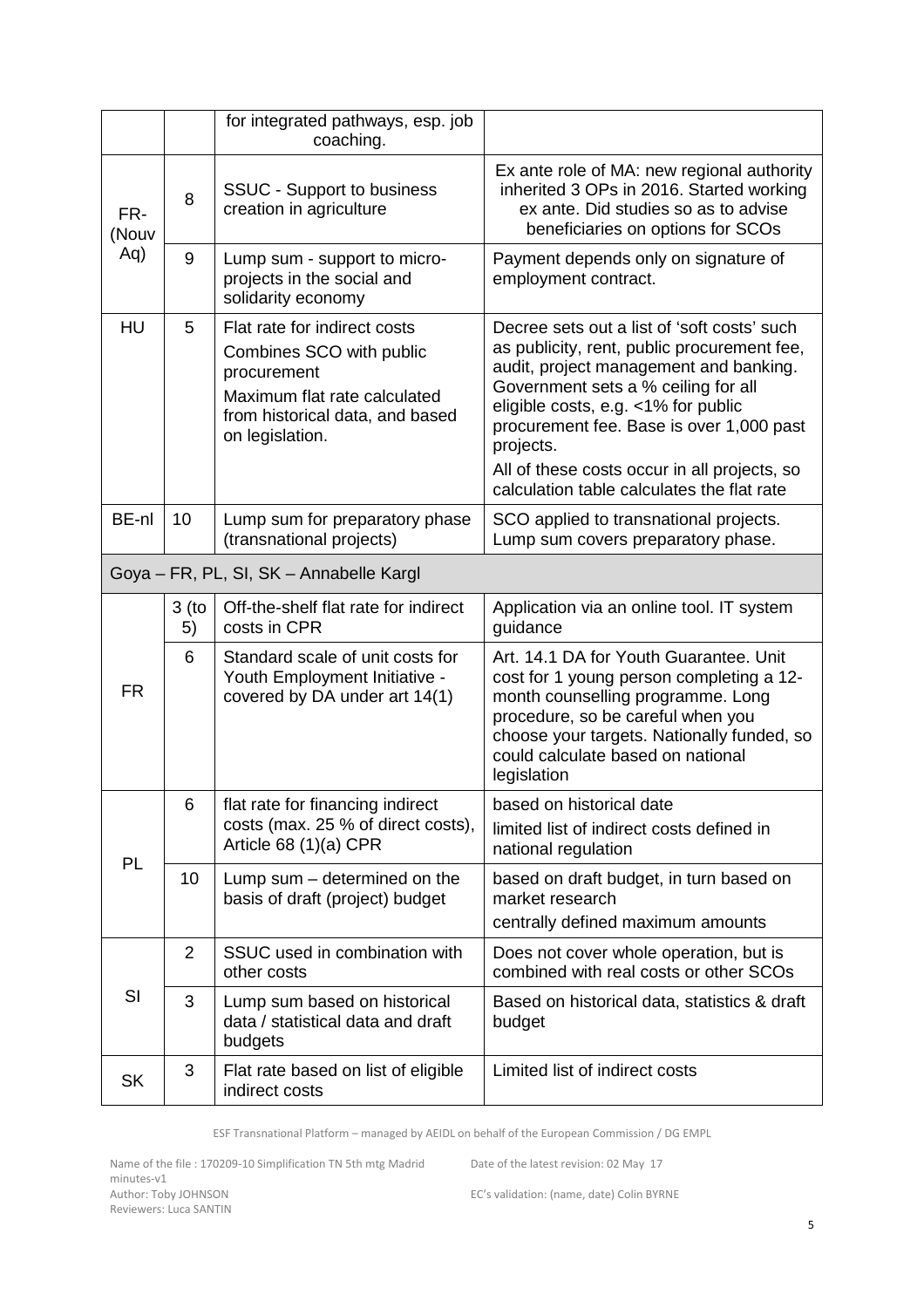|                                        | $6$ (to<br>13)    | art. 14.1 DA SCO + real cost                                                                                                                    | process based $\rightarrow$ more administration<br>audit trail down to beneficiary level                                                                                                                                               |  |  |
|----------------------------------------|-------------------|-------------------------------------------------------------------------------------------------------------------------------------------------|----------------------------------------------------------------------------------------------------------------------------------------------------------------------------------------------------------------------------------------|--|--|
| Dalí - EL, IE, MT, NL - Gerard Slotema |                   |                                                                                                                                                 |                                                                                                                                                                                                                                        |  |  |
| MT                                     | $\overline{7}$    | 67.1 unit cost. DA on wage<br>subsidy                                                                                                           | <b>Complies with State Aid rules</b>                                                                                                                                                                                                   |  |  |
|                                        | 2                 | 67.1 unit cost. Future DA on<br>training                                                                                                        | Accredited and non-accredited separately.<br>Wage costs for unemployed are<br>incorporated (based on minimum wage).<br>100?% on-the-spot checks by IB to check<br>trainees are there                                                   |  |  |
| EL                                     | 29                | Art. 67.1b & 67.5c Unit cost for<br>Services to people with<br>disabilities                                                                     | No DA yet<br>€800 p.m. for 15 days at day care centre                                                                                                                                                                                  |  |  |
|                                        | 16                | Childcare voucher                                                                                                                               | Use of vouchers as simplification measure                                                                                                                                                                                              |  |  |
| <b>NL</b>                              | 4                 | Unit cost for training & coaching<br>of prisoners, Based on historical<br>data, per day, per prisoner<br>Art. 14.1 DA approved December<br>2016 | Calculation method enables doing away<br>with timesheets<br>Not all unemployed people are eligible for<br>ESF support, So each half year the %<br>eligible is calculated. Then after 2 years<br>this % of the wages goes into the SCO. |  |  |
|                                        |                   | Unit cost for technical<br>assistance: €5,690 per €100,000                                                                                      | First DA to cover Technical assistance                                                                                                                                                                                                 |  |  |
| IE                                     | 2                 | Art. 68.1b staff salary + $15\%$ +<br>allowances<br>Early school-leavers' allowance<br>per participant. €20/day of<br>attendance                | springboard for IE in higher education<br>paid on completion                                                                                                                                                                           |  |  |
|                                        | 4                 | art. 67.1b unit cost on Third<br>Level Education                                                                                                | agreed unit rate for students that<br>successfully completed course                                                                                                                                                                    |  |  |
| Miró – BG, CZ, EE, LV – Věra Palowská  |                   |                                                                                                                                                 |                                                                                                                                                                                                                                        |  |  |
| <b>BG</b>                              | 4                 | <b>SSUC</b> for training                                                                                                                        | based on previous experience<br>calculated according to national legislation<br>80% attendance is required                                                                                                                             |  |  |
|                                        | 3                 | flat rate 40% in calls for NGOs<br>on monitoring good governance                                                                                | how external staff costs are defined<br>budget in application form                                                                                                                                                                     |  |  |
| EE                                     | 18<br>(to<br>(20) | Lump sums for language skills<br>training and entrepreneurship<br>training, and developing one for<br>job practice schemes                      | is possible!<br>draft budget must be submitted<br>payment is all or nothing                                                                                                                                                            |  |  |
|                                        | 12                | 40% flat rate for childcare                                                                                                                     | easy for MA to calculate                                                                                                                                                                                                               |  |  |

ESF Transnational Platform – managed by AEIDL on behalf of the European Commission / DG EMPL

Date of the latest revision: 02 May 17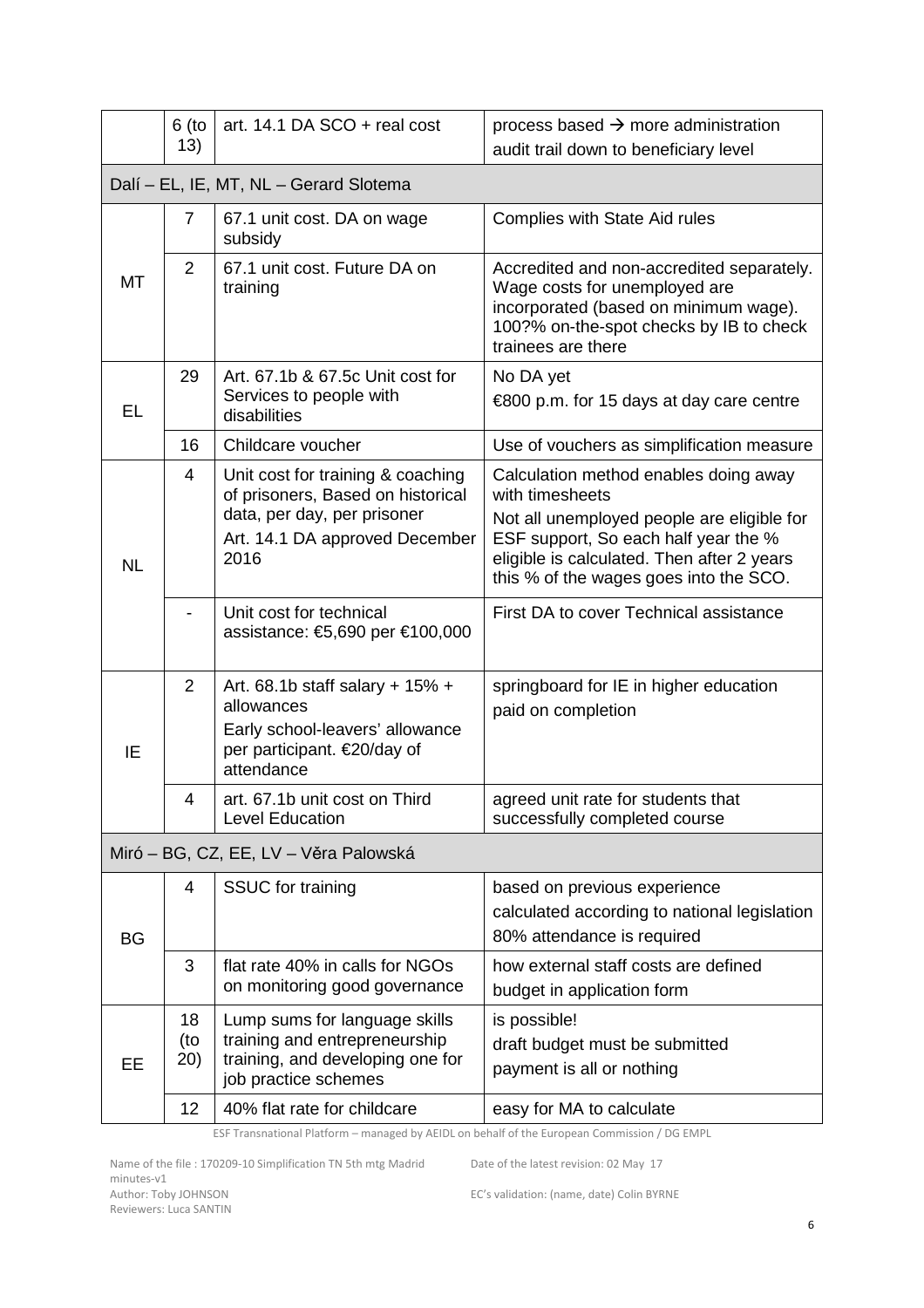|    |               | facilities                                                                                        | easy for applicant – positive feedback<br>-ve: how to take revenue into account?                                              |
|----|---------------|---------------------------------------------------------------------------------------------------|-------------------------------------------------------------------------------------------------------------------------------|
| CZ | 8 (to<br>10)  | flat rate for financing indirect<br>costs (max. 25 % of direct costs),<br>Article 68 $(1)(a)$ CPR | 3 ESF OPs all use same rate and same<br>definition of direct and indirect costs<br>all take external services into account    |
|    | 14            | SSUC professional training of<br>employees - covered by DA<br>under Art. 14(1) ESF                | -ve: DA is slow to prepare<br>+ve: legal certainty, easy to implement<br>and evaluate<br>high demand for this type of support |
| LV | $\mathcal{P}$ | SSUC for accommodation,<br>transport & catering                                                   | based on national legislation                                                                                                 |
|    | 7             | SSUC for labour inspections                                                                       | based on national legislation<br>maximum rate applied                                                                         |

## **5. SIMPLIFICATION IN PRACTICE: THE SPANISH EXPERIENCE**

## **5.1 Co-ordination at national level**



Simplification - Coordi

**Belén Sanz** of the Ministry of Employment and Social Security set out the national coordination method. SCOs are mandatory for all indirect costs, for projects under €50,000. They are applied in the Youth Employment OP and the Social Inclusion and Social Economy

OP. To manage this, UAFSE has set up a specialist simplification team. It has issued guidelines and a manual on SCOs, and publishes FAQs on its website. To establish the cost base, the operations of national organisations operations were analysed and published on the web. In 2015 a national seminar and 15 regional seminars were held.

Spain is initiating a 14.1 procedure on training for employment (cost per participant) based on historical costs.

## **5.2 Boosting SCOs in formal education and initial vocational training**



**Susana Climent** of the Ministry of Education explained:

COORDINATION\_MEC

**Who** is involved? The beneficiaries are the regional governments, and the Intermediate Body is the Ministry of Education.

**What** are we simplifying? An SSUC for direct costs of teaching staff. The EU target is 15% for Spain. In 2013 the figure was 23.5%.

**Where?** In 15 regions plus Ceuta and Melilla

**When?** Starting in academic year 2014/15

ESF Transnational Platform – managed by AEIDL on behalf of the European Commission / DG EMPL

Name of the file : 170209-10 Simplification TN 5th mtg Madrid minutes-v1 Author: Toby JOHNSON Reviewers: Luca SANTIN

Date of the latest revision: 02 May 17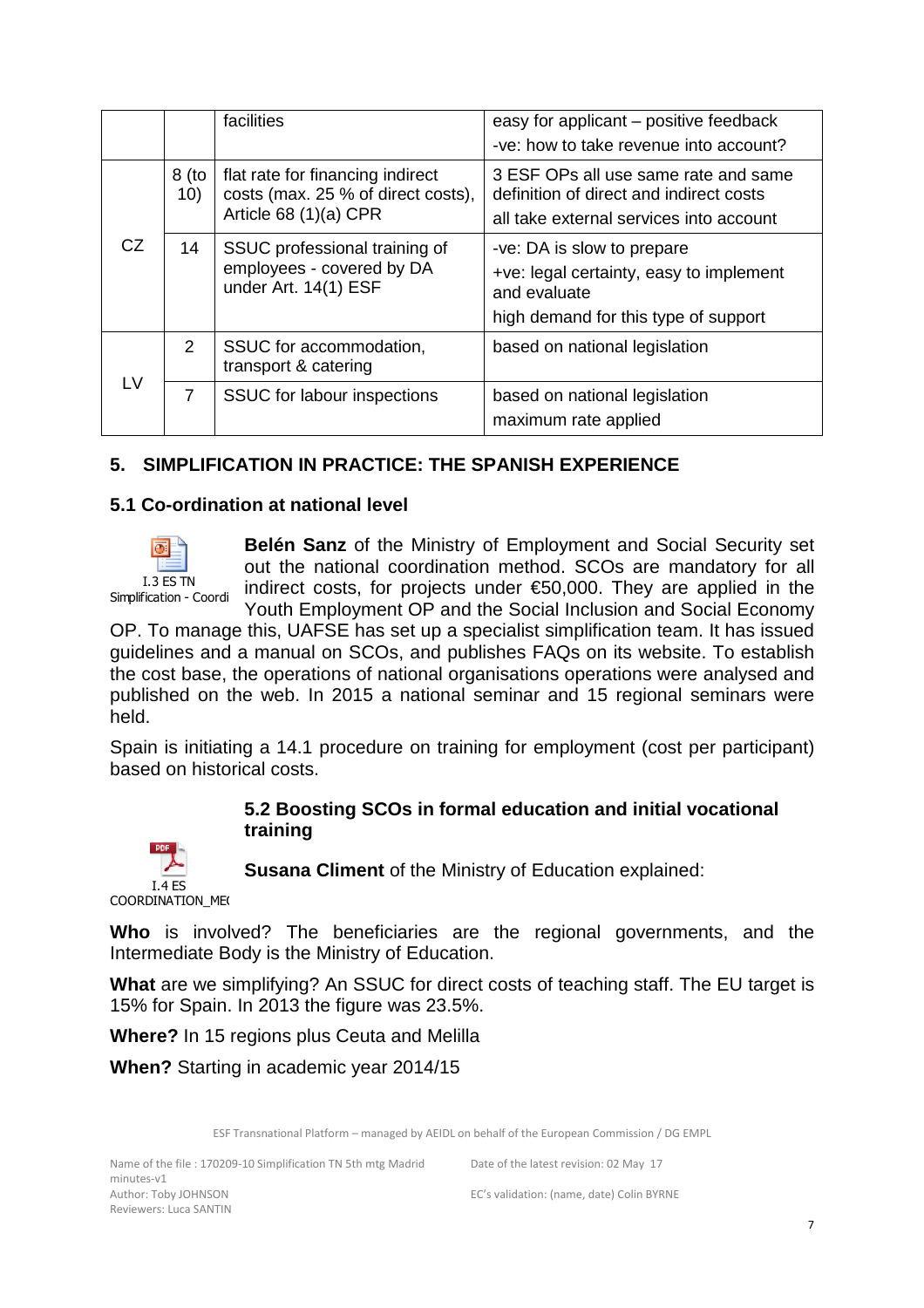**Why?** A political decision was taken to use the ESF. Technically the scope is over 80% of IBs' ESF allocation, i.e. over €600 million of ESF funds (overall costs are over €950 million). It is decisive to use SCOs, which are much less time-consuming to administer.

**How?** Setting the rules: formal agreements with beneficiaries (i.e. regional education ministries).

Who does what? **Beneficiaries** establish the SSUCs (since teachers' salaries differ across the regions) and define the audit trail. The **IB**'s role is to give support, provide the methodology to establish the SSUCs, supervise and validate. Preparing the SCO was based on analysing MAs' intentions for 2012, the previous experience of Andalusia and Galicia, and the Commission's guidelines and support.

**Capacity building** for beneficiaries consisted of early guidelines (for instance Regulation 480 established Article 25 on audit trails); tools (for instance on calculation methods); support by telephone, e-mail and face to face; and a working group.

The **results** are that:

On the bright side: so far verified are €46 million total cost, with only €5,300 of irregularities. The Ma is now verifying a further €60 million of 20154/15 and 2015/16 claims.

On the dark side: there was uncertainty at the beginning: we had regulations and guidelines, but did not know how audit was going to work. There is not much national law on SCOs. We needed to comply with national as well as EU rules. We wrote to the auditors for clarification and established that the unit cost should be per taught hour, with an audit trail showing these. So we do not look at salaries etc. The big issue is how to count the teaching hours. Some beneficiaries used timesheets – which is not really a simplification – while others used online monitoring of teaching hours. There is a need to simplify indicators!.

We take 3 headcounts each year, in October, mid-year and in June. These result in 3 payments of 50%, 30% and 20% respectively. Beneficiaries are advised to make sure that calculations are correct, and recorded, since the ministry double-checks them. The MA can take a sample from every school. If one fails, it does a 100% check. It is carrying out a quality check on verification.

## **5.3 SCOs in operations selected by Spanish MA directly**

**PDF** I.5 TN Simplification -<br>SCO on operations (E

**Salvador Barras** of UAFSE said that these SCOs are a collaboration between Ministry, MA and beneficiaries. They apply to the call of 28 June 2015 call for the YEI, social inclusion and social economy SCO on operations (E  $\overline{p}$  programmes. They apply to 24 action lines and 27 operations. The

use of SCOs is mandatory, but with 2 exceptions: if the EC rules exclude it, or if the MA authorises actual costs.

#### There were 4 challenges:

ESF Transnational Platform – managed by AEIDL on behalf of the European Commission / DG EMPL

Name of the file : 170209-10 Simplification TN 5th mtg Madrid minutes-v1 Author: Toby JOHNSON Reviewers: Luca SANTIN

Date of the latest revision: 02 May 17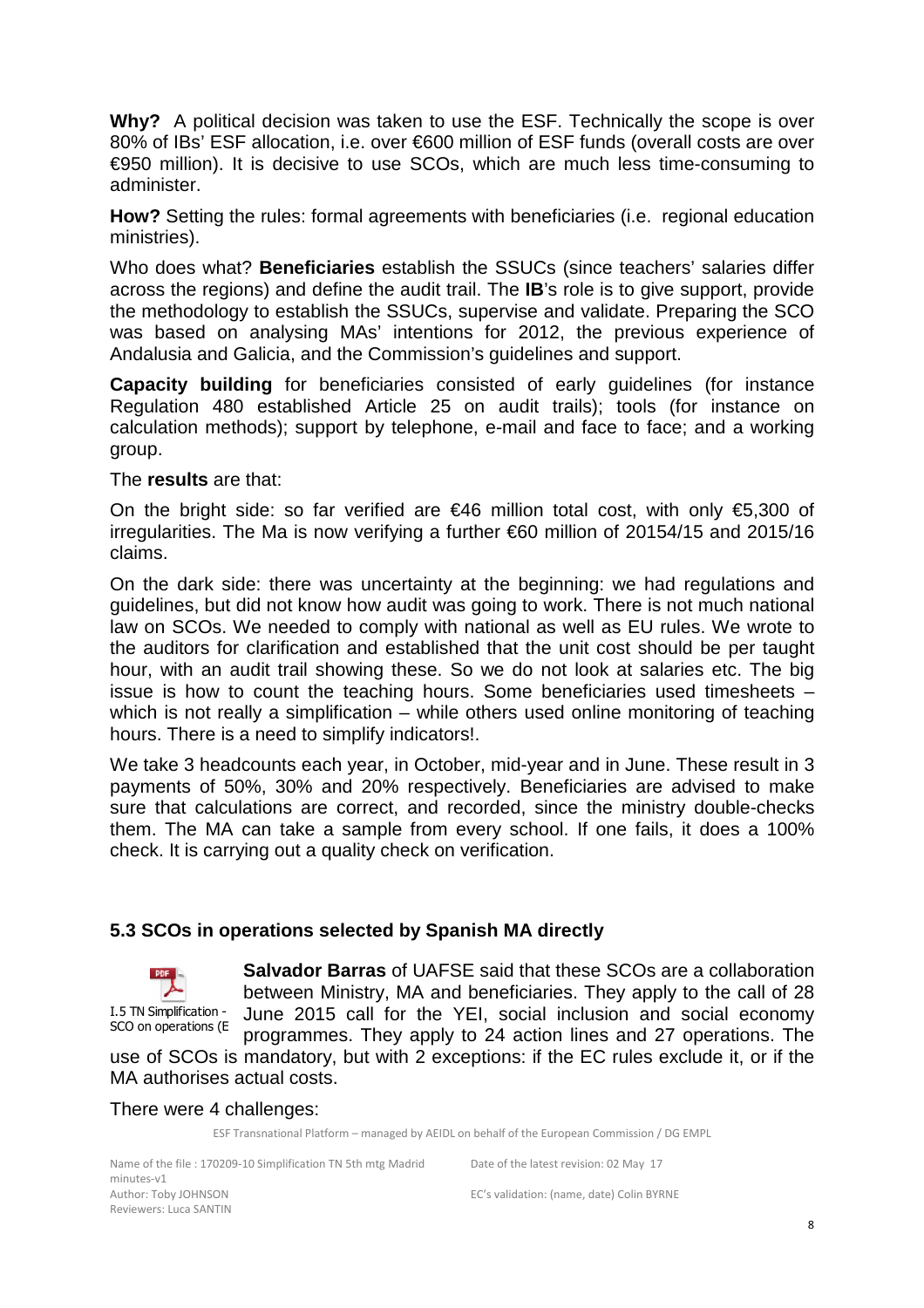- 1. Defining direct staff cost;
- 2. Understanding art. 68.1.b of regulation 1303/2013 and art. 14.2 of regulation 1304/2013: the provision that a fixed rate can be applied without the MS doing a calculation seemed to be an invitation to inflate cost;
- 3. Defining projects contained in an action. Projects implemented by  $3<sup>rd</sup>$  sector organisations with no financial muscle;
- 4. Many beneficiaries had been IBs in 2007-13, and were used to actual costs, so the flat rate had to be calculated down to the last cent. The MA therefore broke down budgets and built flat rates and SSUCs. It took 3 weeks per beneficiary. The result is that there is a different set of rules for each beneficiary.

## **6. HOW TO PRESENT THE PRACTICES**

Luca led a discussion on the information to be presented about SCOs.

Each MS will prepared 1 report for each (1-2) selected practices.

The template is envisaged as being less than 3 pages long, prepared in Word.

Its audience is the outside world: MAs, IBs, stakeholders.

The following suggestions regarding content were made:

- Contact details (i.e. who could be contacted for more information on the practice)
- Short project description including: logic, outputs and target group
- Description of the Calculation method
- Links with other EU (e.g. Erasmus +) or national schemes
- Whether applying for 14.1
- How SCO worked: implementation rules and conditions, how can beneficiaries use it?
- Audit trail and auditor's opinion (also including eventual ex ante assessment)
- Impact, added value (both for MA and Beneficiaries), stakeholder reaction
- Specific issues faced within calculation and implementation (e.g. High Workload, Difficulties in coordinating stakeholders, State Aid, Public Procurement, National Laws, Revenues...)
- lessons learned and pointers; any unforeseen practical implications that have emerged
- annexes or links to online documents: guidance for MAs and beneficiaries, complete methodology, calculation methods, audit trail, documents submitted to the Commission, legal acts (in original language) etc.

The template would not include the monetary value of the SCOs, although they can be good as an example. In some cases this would be a table.

## Also suggested:

ESF Transnational Platform – managed by AEIDL on behalf of the European Commission / DG EMPL

Name of the file : 170209-10 Simplification TN 5th mtg Madrid minutes-v1 Author: Toby JOHNSON Reviewers: Luca SANTIN

Date of the latest revision: 02 May 17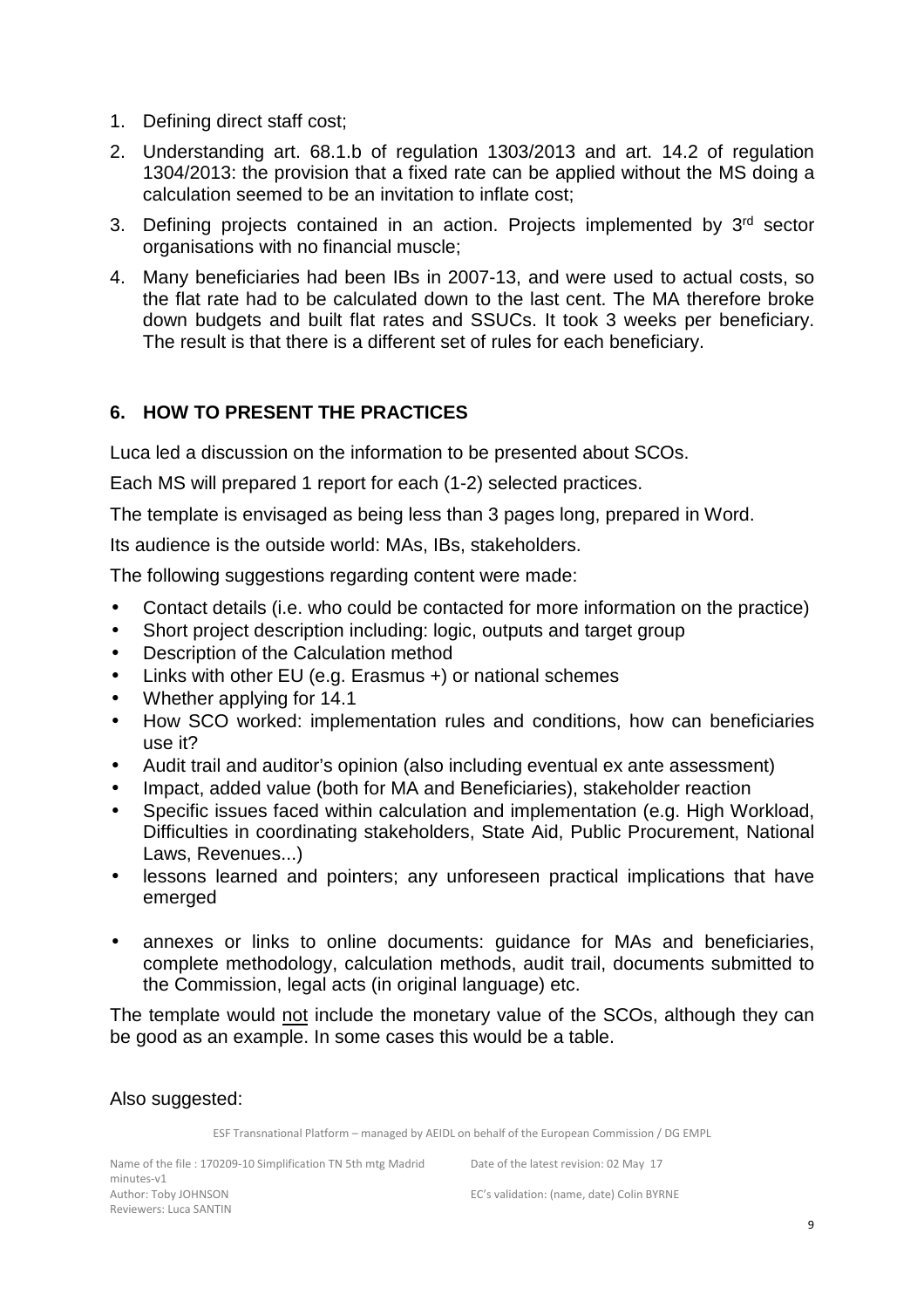• definitions of key terms (1 page per MS) used in the template (e.g. direct cost, indirect cost, staff costs, links to TO)

 **(Day 2)** 

## **Session II – EU-level SCO and Delegated Acts**

## **7. ARTICLE 14.1 – THE STORY SO FAR**

**DG EMPL** noted that we have seen very good progress in the last two years:

II.1 COM 14.1 overview Madrid TNC

lG.

- One delegated regulation + 2 amendments have been adopted, covering 9 MSs – BE, CZ, DE, FR, IT, MT, NL, SE & SK – and €2.9 billion of ESF funds.<sup>1</sup>
- a 3rd amendment is on the way to cover 10 MSs + an EU-level SCO for education. This covers additional unit costs and lump sums for CZ, IT, MT, NL & SK + provisionally AT, LT, PL & RO.

In total the delegated act will cover 14 MSs and €5-6 billion of ESF funds.

Looking at the unit costs covered in the map of practices, it seems that most unit costs are covered by article 14.1, since legal certainty is a big issue. This may be because, if MSs are going to make the effort to develop a unit cost (e.g. under article 67), then they may as well opt for article 14.1 as well because of the benefit of this legal certainty.

## **EU-level SCO in education**

The methodology has been revised so the rates changed from December. The Commission looked at the Eurostat data and excluded items such as accommodation and income subsidies, leaving only salaries, material and direct costs for education. It will be adopted after April, based on 2014 figures, with an inflation update for 2016. If there are queries on the data, they should be directed to the national statistics offices, which supplied them to Eurostat.

## **Discussion**

 $\overline{\phantom{a}}$ 

Q: Does the DA have to specify the dates of student headcounts?

A: Headcounts can be made at 3 point or 2 points if the national system works like that. The dates do not have to be the same in all schools. The SCO is based on existing practice for recording attendance. Each instalment is paid according to the most recent headcount. For example if there are 30 students in September, 28 in

<sup>1</sup> See http://ec.europa.eu/esf/sco

ESF Transnational Platform – managed by AEIDL on behalf of the European Commission / DG EMPL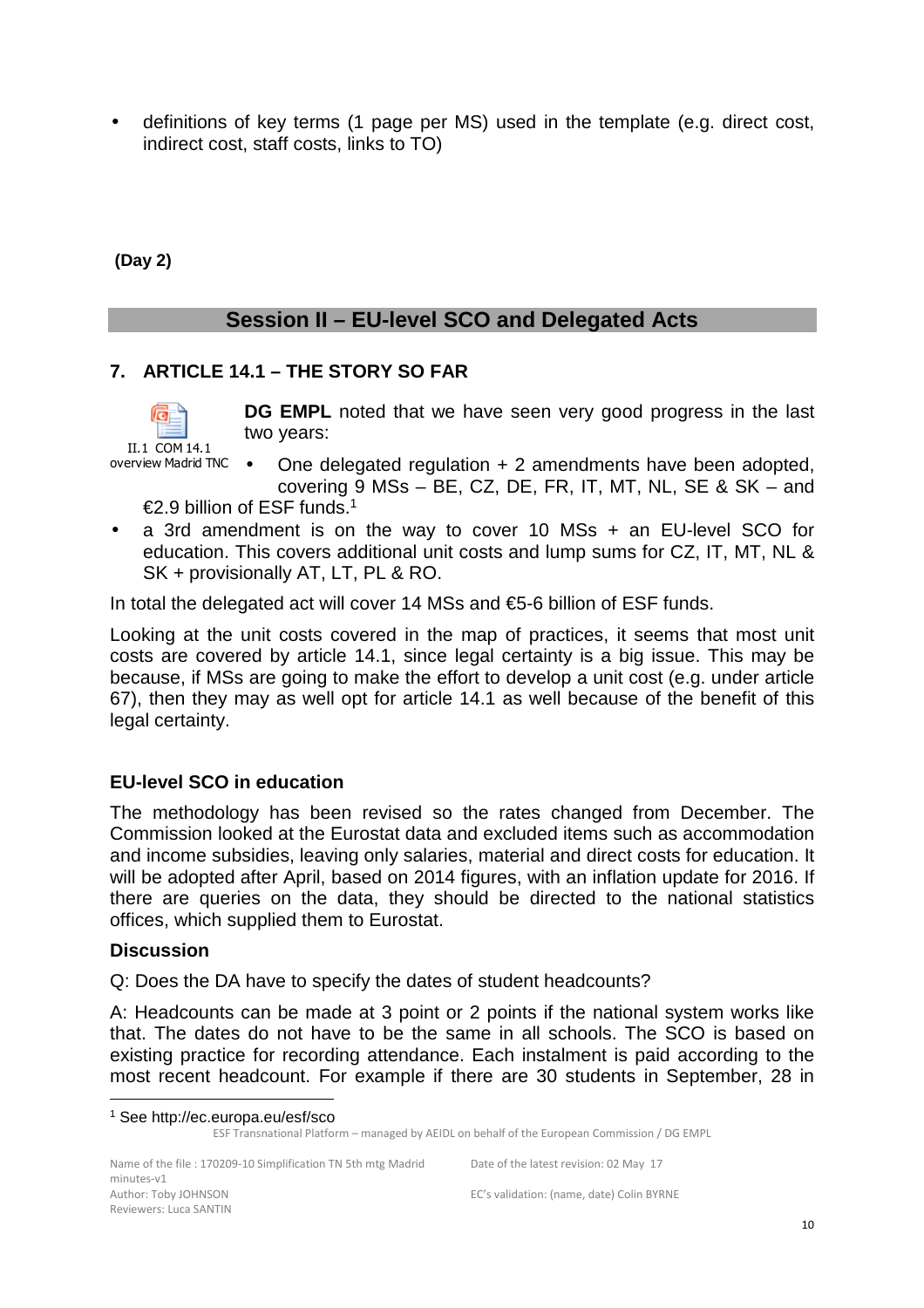February and only 26 in June, then the payment will be 30 x 50% + 28 x 30% + 26 x 20%. If a student is sick on the day of the headcount, show the medical certificate, or evidence that he/she attended the next day. If the person is still in education, then valid absences are permitted. Using enrolment records is okay.

Q: If an audit trail exists for 75% of total hours, can the responsible body estimate the total even though the direct costs are lower? For instance if 100 students start the course and only 80 complete.

A: Payment applications can only be on the basis of proof of participation in education in full time equivalent. Therefore, certify the SCO on the basis of the number of students starting at start of year, and again completing at year-end.

Q: How should the IB calculate this?

A: Article 14.1 refers to students who participate in an academic year, with 2-3 staged payments during the year. This way the first payment can be made for a student who participates at the start of the year but no second or third payment will be made if they drop out after, for example 6 weeks. . This ensures that at least some of the beneficiary's costs are covered for drop-outs.

Q: Can we use a DA for 2016-17?

A: The Commission works with the accounting year, not the academic year. Therefore payment claims can cover the 2016-2017 academic year, but only if the beneficiary has the correct documents to satisfy the audit trail – eg the proof of participation at 2 or 3 points during the academic year. The easiest way to certify expenditure would be to only claim after the DA comes into force (estimated Q3 2017). If a claim has previously been submitted under real costs or under Article 67, this can be withdrawn and re-submitted before the final application for an interim payment for the corresponding accounting year (ie 31 July).

Q: Do the rules for all beneficiaries have to be the same?

A: No. The Commission is not concerned with the rules applied between the MA and beneficiaries, provided that no other expenditure is claimed from the Commission for these operations. .

## **8. EU-LEVEL SCOS – SURVEY ON DATA AVAILABILITY**

**Luca Santin** introduced the topic by remarking that important progresses have been made since we started to discuss about the idea of EU Level SCO, only 9 months ago. Members States were asking for SCO defined by the Commission, but the process could not start because it was very difficult to understand what data could have been available, where and on what. This network did the mapping through specific surveys and shared definitions, bringing a concrete contribution to SCO jointly defined by the Commission and the Member States. EMPL prepared two discussion papers and a draft proposal was discussed in Paris. After the last meeting of the TN we did a further survey on data available and we have already received 17 responses.

ESF Transnational Platform – managed by AEIDL on behalf of the European Commission / DG EMPL

Name of the file : 170209-10 Simplification TN 5th mtg Madrid minutes-v1 Author: Toby JOHNSON Reviewers: Luca SANTIN

Date of the latest revision: 02 May 17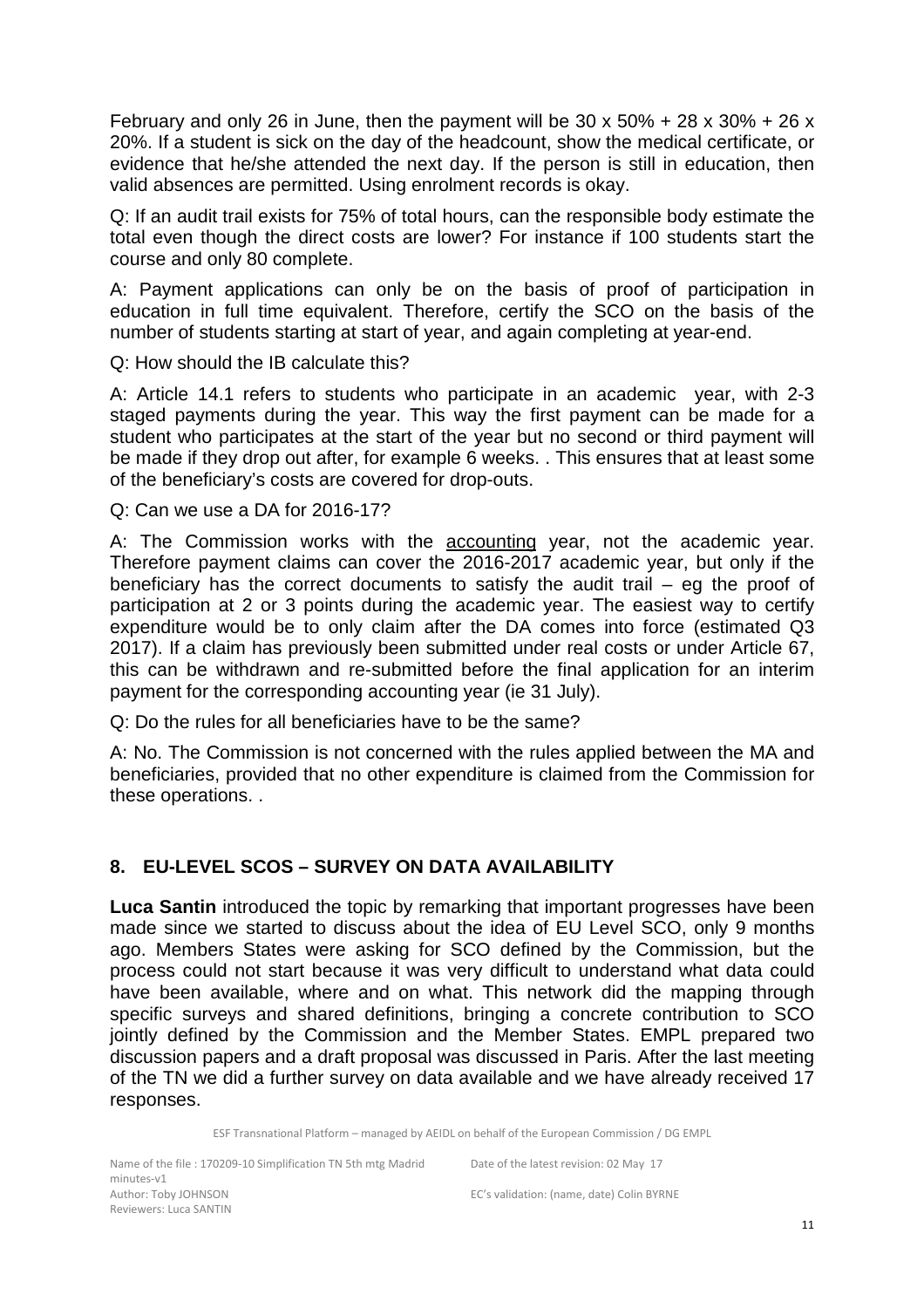

**DG EMPL** reported on the results of the survey on data availability for EU-level SCOs, based on the 17 replies received. It covered 3 topics:

- training for the unemployed
- employment pathway
- training for employed people

The survey shows that all MSs are able to separate eligible costs, almost all have the data, and almost all certify the courses for unemployed.

## **1. Training for the unemployed:**

'Successful participation' is defined in a number of different ways, including finding job, going back to education, becoming more employable, gaining a certificate or completing a training module. There is a range from loose to rigid.

## **2. Employment pathway:**

The picture is not as good as for the other areas: only BEnl, LV, NL, SE & SK have full data, so *prima facie* an EU-level SCO looks difficult to create. But it may be possible. Five steps are in common and could be defined as milestones:

- 1. intake and orientation
- 2. skills audit
- 3. training
- 4. exit
- 5. job placement

To move forward we need to discuss where the real costs lie, and to clarify what defines the exit from the pathway (job, job search, education, qualification, drop-out etc.) and what the audit trail would be.

PL asked whether it would be possible to include scholarships, commuting and costs of dependent relatives, but the Commission thinks these should be outside the EUlevel SCO.

## **3. Training for employed people:**

10 MSs have total cost data (the Commission's basis is 8 MSs)

As regards training for civil servants, 5 MSs (using TO11) have data. This may be insufficient to develop an EU SCO.

Calculation methods vary.

## **Next steps**

The Commission will issue an external contractor to analyse the MS data (including regional data) which will be done between May and November 2017. It asks for MS co-operation in providing data, which will mean also involving the PESs. The Commission will explain EU-level SCOs at the PES Network meeting in March. A progress update will be made to this network in June.

ESF Transnational Platform – managed by AEIDL on behalf of the European Commission / DG EMPL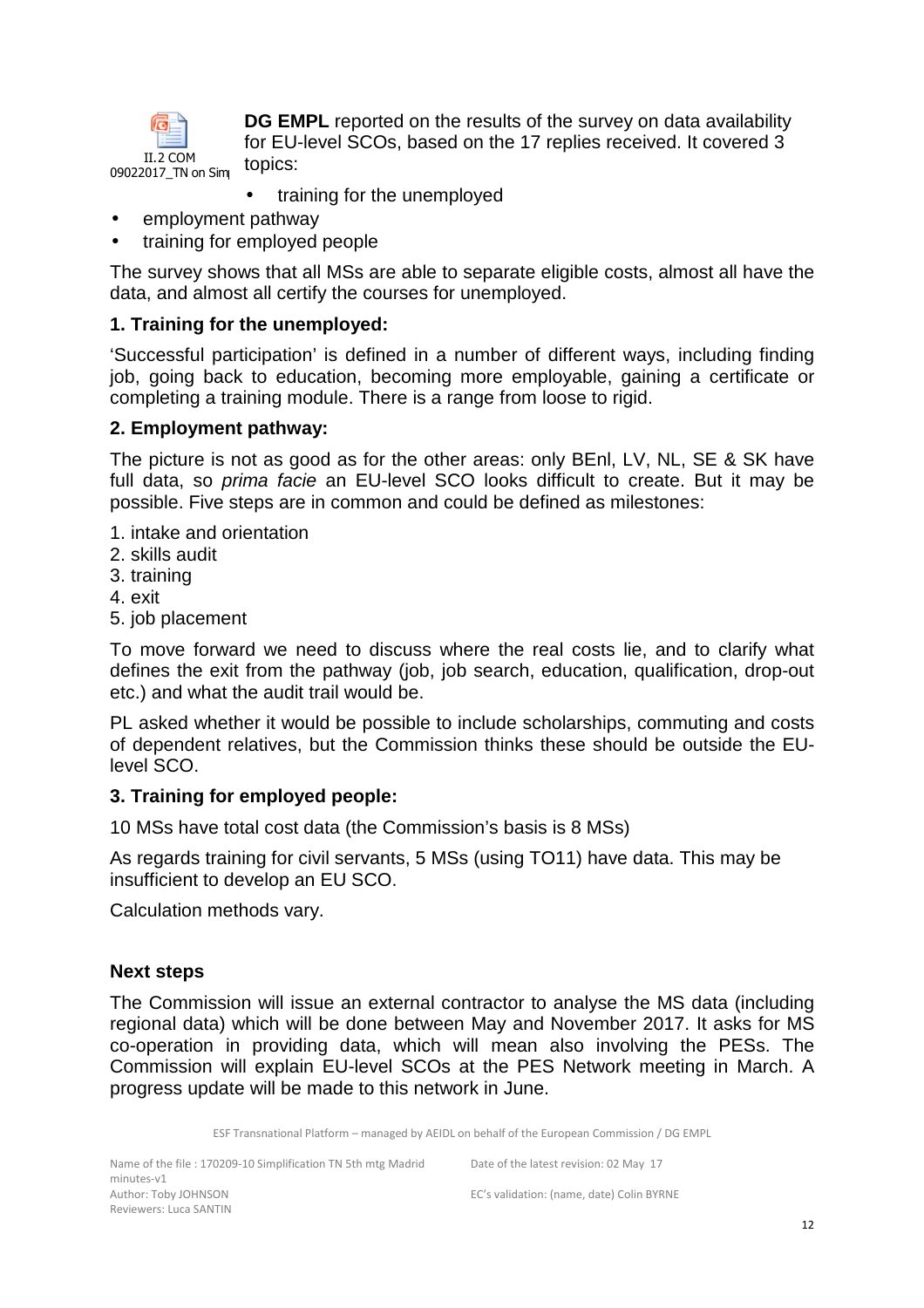## **Open issues**

- how to deal with uncertified and unaccredited training
- different rates for people further from employment, to prevent creaming (dredging)
- trainee allowances
- is there interest in an EU-level SCO for training civil servants under TO11?
- defining the employment pathway is counselling part of it?

## **9. DISCUSSION ON EU-LEVEL SCOS**

## **Training for civil servants/**

BG wants to do this under TO11, and has lot of data going back 6 years. However since the operations have been redesigned every couple of years, the data is inconsistent and difficult to compile. It needs a robust methodology. It also wishes to implement this for the judiciary.

ES is interested in applying SCOs to teacher training, and was doing this in 2007-13

The Commission pointed out that teachers are also 'people in employment', so the two proposed EU-level SCOs could be complementary. One idea is to look at halfdays completed.

## **Technical Assistance**

The Commission noted that Technical assistance is still on table, but it needs closure data. It proposes to define country-specific rates applicable to both ESF and ERDF and decide a lump sum to avoid need for corrections. However, the 14.1 DA can only cover the ESF. Arriving at a common approach between REGIO & EMPL will take some time. The Omnibus includes the possibility for a DA to cover the ERDF too, and EMPL will discuss this with REGIO.

MT is also interested and has data. It has a whole OP on civil servants. It was invited to send in the data.

## **Employment pathway and counselling**

NL pointed out that 90% of costs are internal labour costs, so maybe we can take a different approach, based on hours of counselling. The Commission understands that the bulk of the costs of the pathway, for instance the skills audit, are counselling. The 5 steps were conceived as trigger points, but the Commission acknowledges that the bulk of the costs involved are counselling.

ES asked whether the direct costs, which are relatively minor (e.g. room hire), are covered by counselling. The Commission had asked for data on what programmes the MAs are implementing and what the costs are. Only when it has this information can it define how it will pay.

## **Discussion on the open issues**

## • **Certification and accreditation**

ESF Transnational Platform – managed by AEIDL on behalf of the European Commission / DG EMPL

Name of the file : 170209-10 Simplification TN 5th mtg Madrid minutes-v1 Author: Toby JOHNSON Reviewers: Luca SANTIN

Date of the latest revision: 02 May 17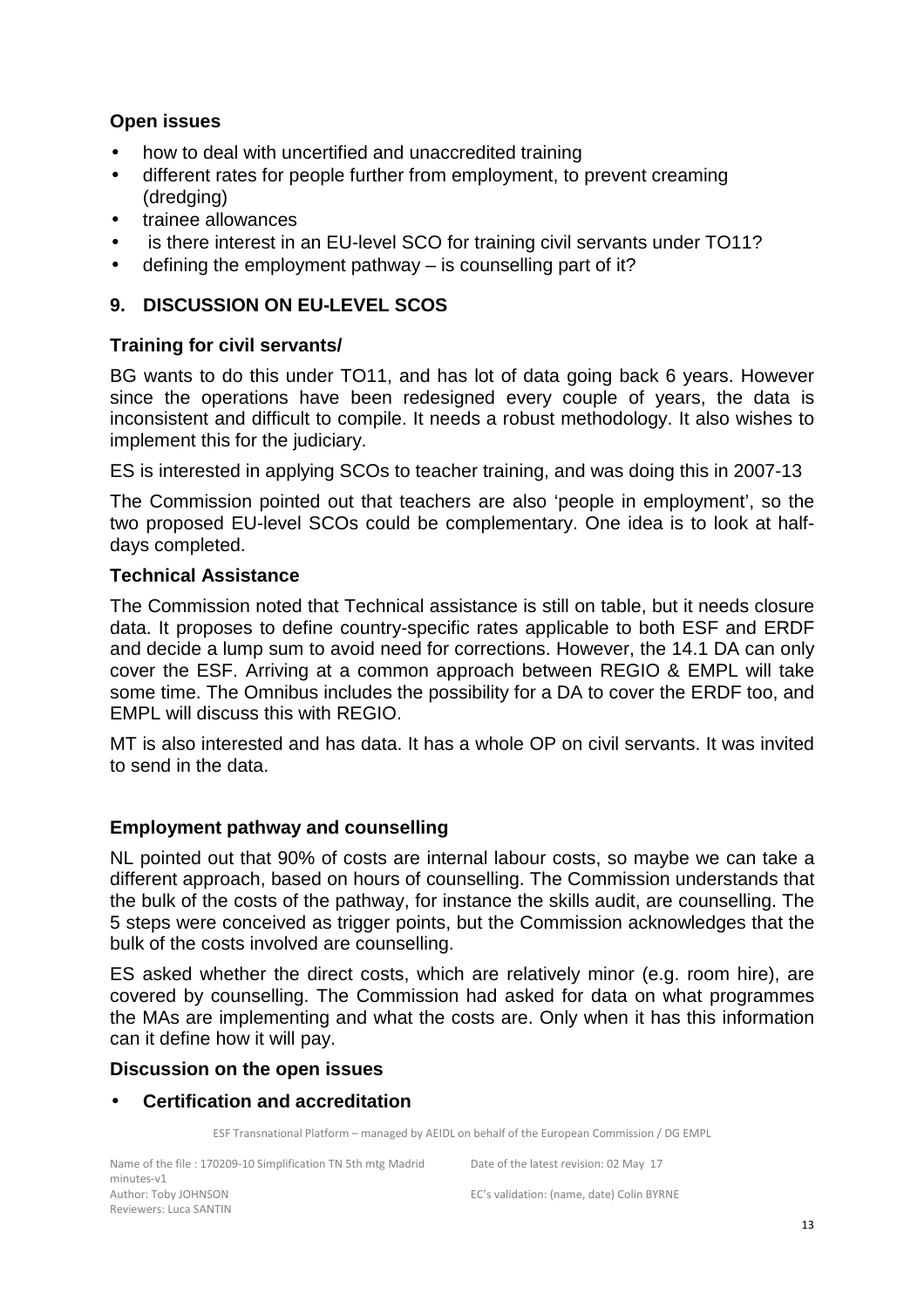The Commission stated that it needs an audit trail. The idea is to define the certificate as the evidence. Where the PES certifies completion, there is no need to accredit.

MT mentioned that usually non-certified training is shorter, less than 25 hours, where completion is easier to establish. It is based on hours of training. The Commission reiterated that the EU-level SCO is to be based not on hours, but on certification.

The survey report showed that Slovenia does not accredit, but this seems to be based on a misunderstanding, since all training for unemployed people end with a certificate issued by a private company. It was clarified at the margins of the meeting that Slovenia's trainings are certified.

## • **Results orientation**

The Commission asked for opinions on whether a share of the payment could be based on results. What share, and what audit trail could be provided?

#### • **Multiple providers**

- CZ asked whether an EU-level SCO could be used with an NGO project. Its employment pathway projects are delivered by NGOs and training agencies, on which it has no data. The Commission replied that any providers can be part of a pathway but that some proof of certification or accreditation would be necessary for the audit trail and it would be problematic for some NGOs to provide this. This is why it is keen on milestones, which allow different providers to deliver different parts of the pathway. Luca added that in some places intake is assigned by law to the PES, while training might be done by an NGO. UK-ni mentioned that there will have to be some way of accounting for NEETs and the economically inactive (dredging). The Commission suggested it could look at different rates according to status of participants, and that these could be calculated in 2 different ways:
	- by using 2 different sets of data
	- by applying factors e.g. 1.5 x or 2 x the basic cost

## • **Exit criterion**

EE said that is important not to define successful exit too narrowly; we need several positive outcomes. The Commission replied that if we differentiate on status, we can also differentiate on outcomes, e.g. whereas for mainstream participants it might be obtaining a job or some other outcome beyond completing the training, for disadvantaged participants it might be based on an increase in capacity. It might be similar to YEI outcomes. Retraining is also a positive outcome, for example in the case of a course in English as a Second Language. Working with the MAs, the Commission will find a balanced approach.

## • **Allowances**

The big difficulty is that there are 2 separate rates for a unit cost: those that include allowances and those that do not. MAs will have to show where an allowance is included. For the unit cost, the amount of the allowance could be linked to the minimum wage. The Commission would follow national practice and arrive at an average (of differences by region, family status etc.). National legislation makes it easy.

ESF Transnational Platform – managed by AEIDL on behalf of the European Commission / DG EMPL

Date of the latest revision: 02 May 17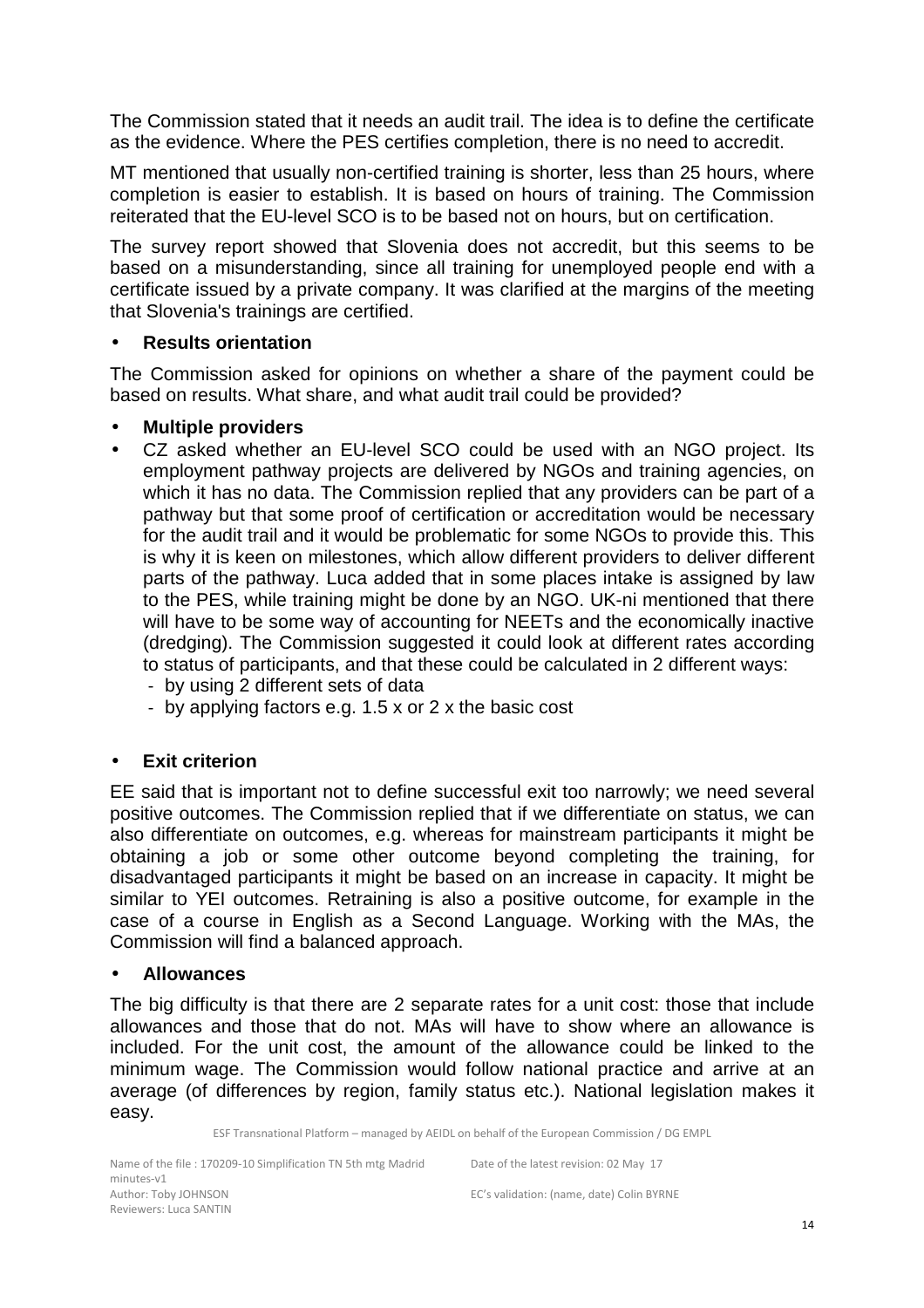If you exclude allowances, and pay it on a real costs basis, then you are complicating the audit trail again. But it can be done this way.

Allowances for practical training, e.g. to visit employers, can be included in an SCO if they are paid by the school or the state, but not if paid by employer. The Commission needs data on this.

## • **Dropouts**

It was asked how to calculate a claim given that there are output indicators (e.g. number of trainees) and results indicators (e.g. number of successful completions). The Commission replied that the cost of dropouts is included in the SCO rate e.g. if 100 trainees start, of whom 80 are successful, take the cost for 100 trainees and divide it by 80, as per Flemish example.

## • **Average or national rates**

SI asked whether the EU-level SCOs could be based on data from only 8-10 MSs. The Commission replied that it always works with averages.

There are 2 ways to calculate rate:

- for MSs with data: their own rate
- for MSs without data: a rate extrapolated from other MSs

For civil servants' training, one possibility is to define an individual rate for each MS that implements it.

## • **Timing**

The Commission noted that the trend is to move more to a performance base – payment for success not process. The quicker we work, the smoother will be the adoption by Commission. This will provide greater security for MSs on the post-2020 rules. MSs are therefore encouraged to take steps to ensure the necessary data are available (especially where they are not owned by the ministry).

## **10. NEXT STEPS ON EU-LEVEL SCOS**

Commission pointed out that more discussion now will mean data collection will be easier. As previously mentioned, the Commission will shortly engage a contractor to collect the data. The contractor is estimated to work between May and November. The Commission will circulate the contract specifications to MSs after signature of contract, so they know what to expect. Therefore MSs will have a month or two to prepare. NI and EE 'volunteered' to help show how the data could be assessed in advance of visits to other countries.

On training, both for unemployed and employed, it is already quite clear what is needed. The Commission will clarify what makes up the pathway.

## **Discussion**

ESF Transnational Platform – managed by AEIDL on behalf of the European Commission / DG EMPL

Name of the file : 170209-10 Simplification TN 5th mtg Madrid minutes-v1 Author: Toby JOHNSON Reviewers: Luca SANTIN

Date of the latest revision: 02 May 17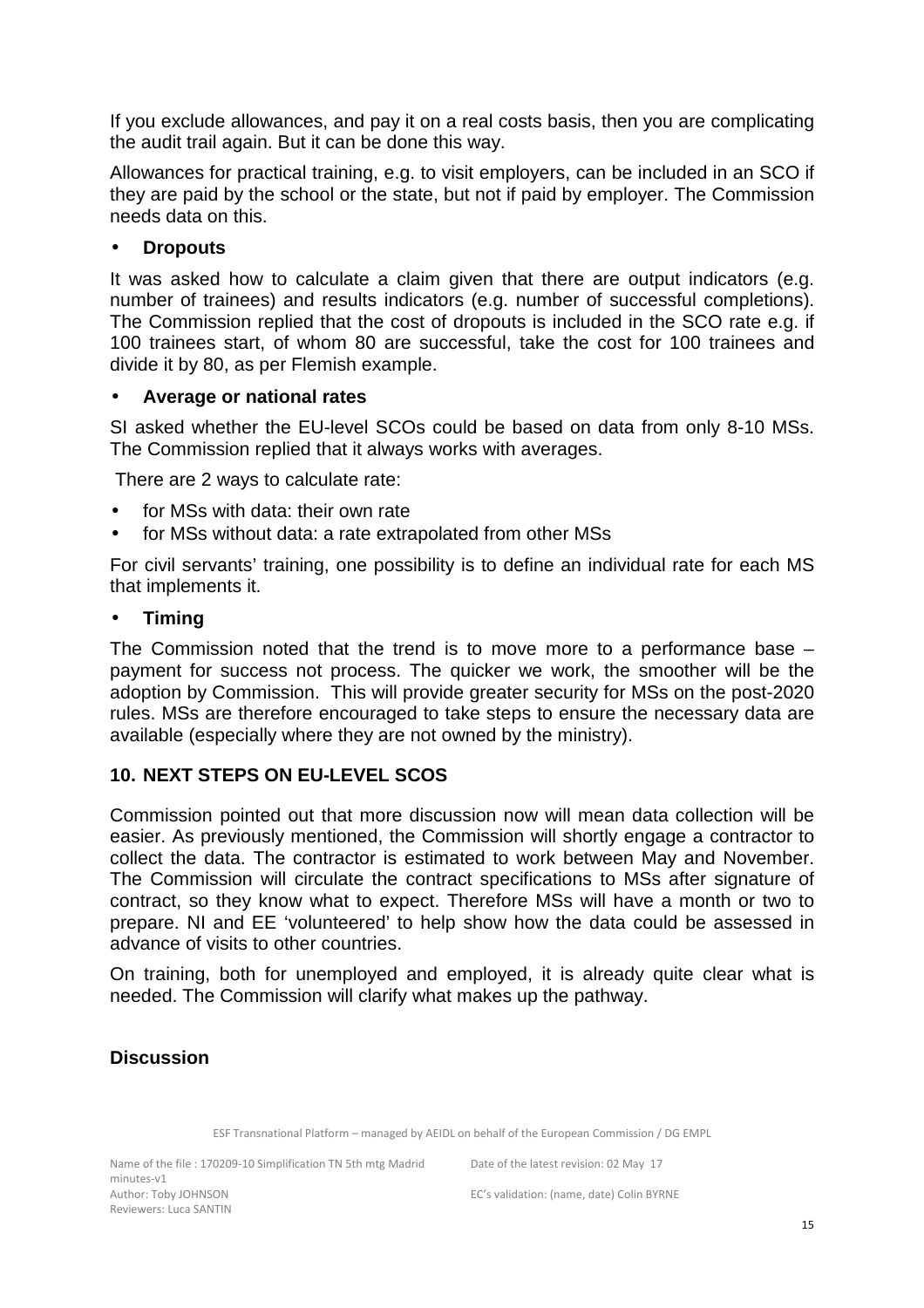**Feasibility:** EL said that it has data on training, though it needs to clarify where they are. It will have to discuss with beneficiaries what the definition of 'success' is. On the pathway it still needs to clarify a lot of things.

IE commented that it would be slow to get data from PES, but that this would be clearer once we have concrete questions. Commission said the data for the national Irish proposal for 14.1 on training could cover most of it.

**State aid:** In EL there is a state aid issue on company in-house training and sectoral training. The Commission replied that in general, most training is exempt from state aid rules, in accordance with the specific rules of the General Block Exemption Regulation. It is clear that the amount of the SCO can be used to establish the state aid intensity.

**Representativeness:** Questioned as to how many projects' data is needed to establish representativeness, the Commission asked for as many as possible, which should be extracted from the IT system. However some systems do not allow data to be extracted automatically and with 5 payment claims per operation it represents a lot of work. In some cases there is only data for PES projects. As there is no data from NGOs, the sample would not be representative. External invoices would have to be extracted one by one. CZ pointed out that the template from November focused on PES data and queried whether we also want data from NGOs and training agencies? Commission view was that this will depend to some extent on whether we agree to include NGO type training, which in turn depends on the compatibility with the audit trail.

It was confirmed that the same sampling method as used for evaluations can be used – there is no need to reinvent the wheel. However self-certifying institutions cannot be relied on.

NL suggested that we should go ahead with as many MSs as possible; where it is not possible, a national SCO would be used. The Commission agreed but noted that not all countries have centralised data like NL: for instance DE, ES, IT and PL have regions, and these specificities would have to be taken into account. There will always be a trade-off between SCO and real costs, and both the MSs and the Commission have to accept that.

**Data verification:** Data should be checked by the MA, if it has not already been checked. But for instance if the PES has been audited, then its data are acceptable.

**Disadvantaged groups:** ES asked whether the intention is to calculate unit costs for specific target groups like disabled people. The Commission answered that since the aim is to use the same method across Europe we cannot take account of every particular group. However, as discussed previously, we can consider whether to have for example 2 rates, with one for 'mainstream' training and another for training for more disadvantaged groups.

**Other areas for EU-level SCO such as accommodation and travel based on Erasmus+:** The issue was parked. Interested MSs are invited to send in ideas for later consideration.

The Commission will send out a spreadsheet showing which MSs have which tasks.

ESF Transnational Platform – managed by AEIDL on behalf of the European Commission / DG EMPL

Name of the file : 170209-10 Simplification TN 5th mtg Madrid minutes-v1 Author: Toby JOHNSON Reviewers: Luca SANTIN

Date of the latest revision: 02 May 17 EC's validation: (name, date) Colin BYRNE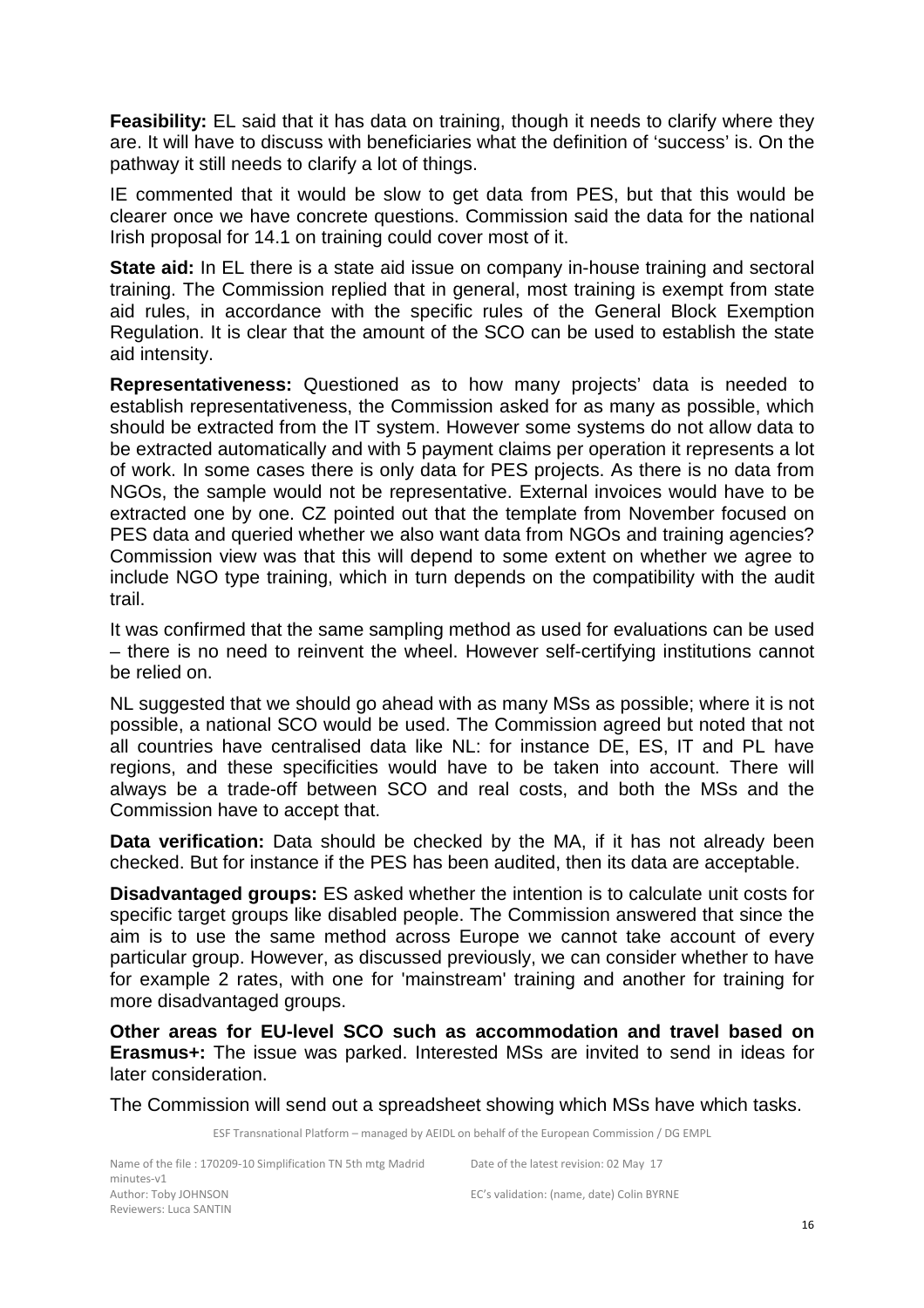# **Session III – Legal harmonisation and gold plating**

## **11. Survey of Member States**



III.1 FI Legal Harmonization\_Gold F **Jenny Hyvärinnen** of the Finnish ESF & ERDF MA, reported on the state of play of the survey of Member States, noting by way of introduction that Finland has modified its OP so common definitions are important to it.

The TN survey has been under way since the autumn of 2016, and covers:

- concrete issues impeding take-up of SCOs
- solutions found
- recommendations at national and local level
- recommendations at EU level

So far 14 answers have been received – only 55% of the network. They reveal some very interesting projects, and lead to some key findings. However some points should be better described. The issues raised are:

- national legislation still demands evidence of real cost, either:
	- in some policy areas, e.g. equipment in CZ
	- regarding some administrative aspects, e.g. cofinancing in IT
- beneficiaries opt to use real costs because of uncertainty and resistance to change
- there are inconsistencies between EU and national rules (ES) or within national rules (PL)
- technical standards are not harmonised (IT)
- there is a lack of trust by auditors
- MAs cannot use their own accounting practices in a DA (SK)
- different rules on cofinancing
- unclear whether previous period rules can be used
- unclear what supporting documents are required
- need to report on double financing
- grey zone on conflict between public procurement and state aid

#### **Next steps**

- 1. receive and analyse the remaining questionnaire responses
- 2. clarifications
- 3. draft report
- 4. final report

Luca noted that this theme was nominated by network members. He stressed the advisability of completing the questionnaire in detail, not just 'ticking the boxes', so that we can do a thorough job. Really interesting issues deserve full responses and examples.

ESF Transnational Platform – managed by AEIDL on behalf of the European Commission / DG EMPL